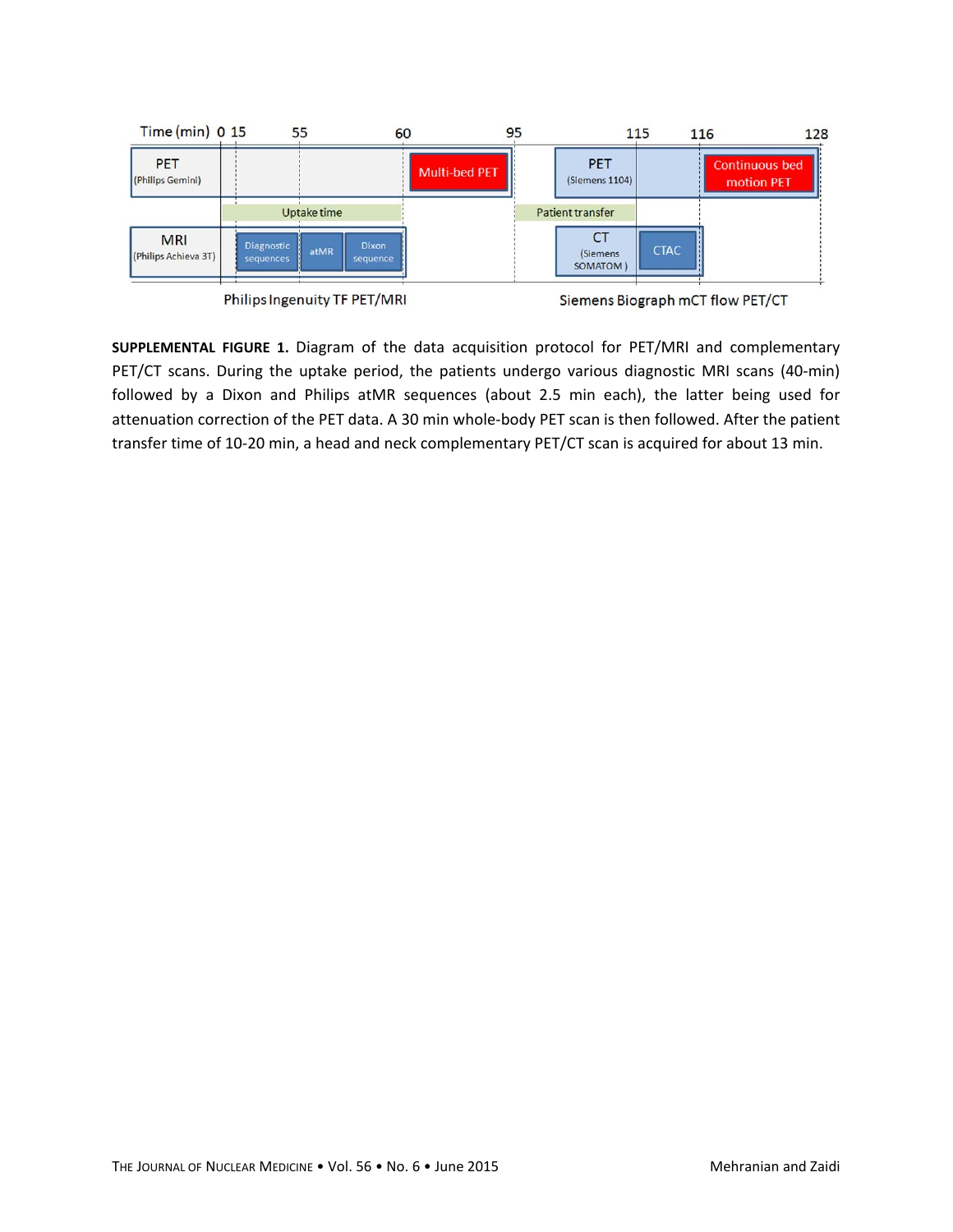

**SUPPLEMENTAL FIGURE 2.** (A) The estimated mean  $(\mu)$ , standard deviation  $(\sigma)$ , and mixture proportion  $(\rho)$ parameters of the Gaussian mixture model used in this work. The parameters were obtained from 10 whole‐body CTAC maps (5 males and 5 females) using an expectation maximization algorithm. (B) The uni-modal Gaussians used for the known fat, non-fat soft and lung tissue classes are overlaid on the histogram of attenuation coefficients of a single patient dataset. Note that in this study, we set the means of uni‐modal Gaussians to those of tissue attenuation coefficients used in the standard 4‐class MRI‐guided attenuation correction.